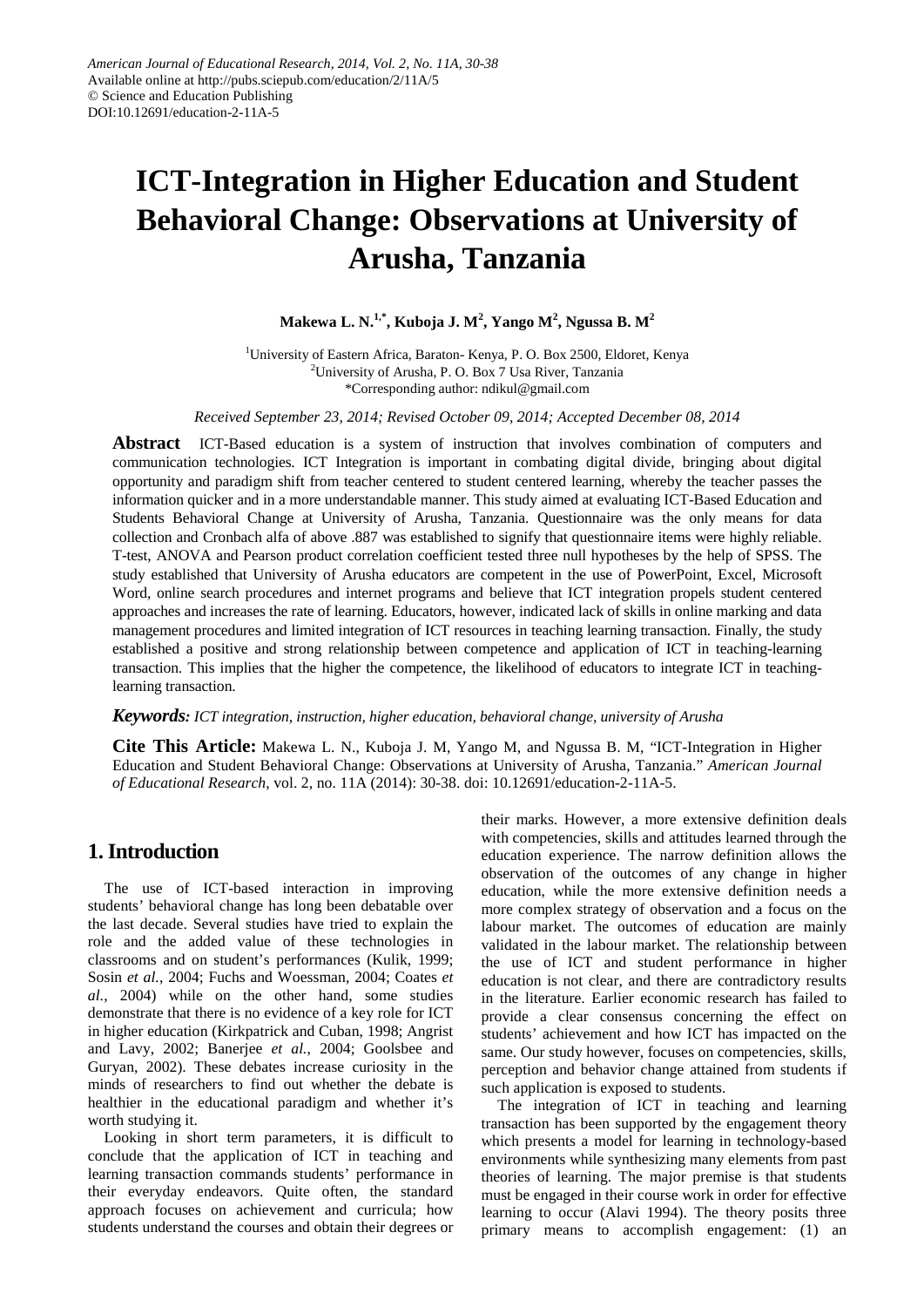emphasis on collaborative efforts (2) project-based assignments, and (3) non-academic focus. It is suggested that these three methods result in learning that is creative, meaningful, and authentic.

Hiltz, 1994; Turrof et al., 1995) conducted a study related to online/virtual learning environments at the New Jersey Institute of Technology virtual classroom project that spanned many years, courses and instructors. The observable variables included online messaging, conferencing, online notebooks, online databases, online exams, and online grade-books. They concluded that the virtual classroom environment resulted in better mastery of course materials, greater student satisfaction, and a higher level of student-reported learning than traditional classroom experiences. What this study does not avail is whether the application of ICT in teaching and learning transaction has any direct implication on competence and how behavioral change is attained in students. It is this gap that this study attempts to fill.

#### **1.1. Research Problem**

No study has been conducted to evaluate the application of ICT in the teaching- learning transaction at University of Arusha. It is therefore, the intention of this research to fill this gap by evaluating ICT-Based Education and Students Behavioral Change as observation by University of Arusha Educators. The study investigates application of educational technology in teaching-learning transaction and student behavioral change as observed by university of Arusha educators. University of Arusha is a Seventhday Adventist institution of higher learning in Tanzania that offers degree programs in business, education and theological studies. The study particularly investigates on educators' level of competence, application, perception and resultant student behavioral changes and will be guided by five research questions namely:

- 1. What is the competence level of university of Arusha educators in the use of ICT in teaching-learning transaction?
- 2. What is the attitude of University of Arusha educators on the place of ICT in students' behavioral change?
- 3. Is there significant difference in the application of ICT in teaching-learning transaction by University of Arusha educators categorized according to gender, school/faculty, education level and training?
- 4. Is there significant difference in the perception of usefulness of ICT in teaching-learning transaction by University of Arusha educators categorized according to gender, school/faculty, education level and training?
- 5. Is there significant relationship between competence and application of ICT in teaching-learning transaction?

# **2. Review of Related Literature**

This review of literature focuses on engagement theory which advocates for ICT-based education which keeps learners involved in hands-on activities by the use of computer technology. This is supported by Motamedi and Sumrall (2000) in Tuckman and Monetti (2011, p. 502)

who contend that "the use of computer has contributed significantly to the recent success of the mastery learning/teaching approach." Tuckman (2000) in Tuckman and Monetti (2011) contend that "the use of computermediated class activities resulted in significantly better results than teaching the class in a traditional way. In talking about effect of computers on what people learn, Gagne et al (2005, p. 209) suggest that "many ideas and topics that have been left out of school curricular because of the limitation of traditional instructional media and delivery methods, such as blackboard, paper and pencils, and books, can now be introduced.

Particularly, this section concentrates on four variables namely; competence, application, perception and the place of ICT integration on student behavioral change.

Engagement theory has emerged from the authors' experiences of teaching in electronic and distance education environments (Shneiderman, 1998; Shneiderman et al, 1995 & Kearsley, 1997). The fundamental idea underlying engagement theory is that students must be meaningfully engaged in learning activities through interaction with others and worthwhile tasks. While in principle, such engagement could occur without the use of technology, it is believed that technology can facilitate engagement in ways which are otherwise difficult to achieve. So engagement theory is intended to be a conceptual framework for technologybased learning and teaching and hence, a guide of this study. Although not directly derived from other theoretical frameworks for learning, it has much in common with many such frameworks. For example, with its emphasis on meaningful learning, it is very consistent with constructivist approaches. Because it emphasizes collaboration among peers and a community of learners, it can be aligned with situated learning theories. Because it focuses on experiential and self-directed learning, it is similar in nature to theories of adult learning (Kearsley, 1997).

Integration of Information Communication Technology (ICT) in higher education is of paramount importance in combating digital divide which Gagne, Wager, Golas, and Keller (2005) define as the gap between those who have access to and those who do not have access to information technology. In addressing the issue of digital divide, Marshal and Taylor (2005, p. 2) indicated that "Unless we get a greater level of access and adoption of ICT for education… we will miss the opportunity to turn the "digital divide into a digital opportunity… particularly for those who risk being left behind and being further marginalized." ICT-Based education can be described as a system of instruction that involves combination of computers (Information Technology) and communication technologies. The term involves "everyday use of computers for the production of teaching materials … used in a standard classroom situation to the transnational linking of learners around the planet for a shared learning experience that would have been quite impossible a generation ago" (Fallows and Bhanot, 2005, p. 1). Slavin (2009) contends that word processors, electronic spreadsheets, and presentation software are the most common electronic technologies that educators can use for instruction. Moore (2009, p. 208) holds that "computer use in the class can highly be motivational. Computers tend to increase student self confidence and determination.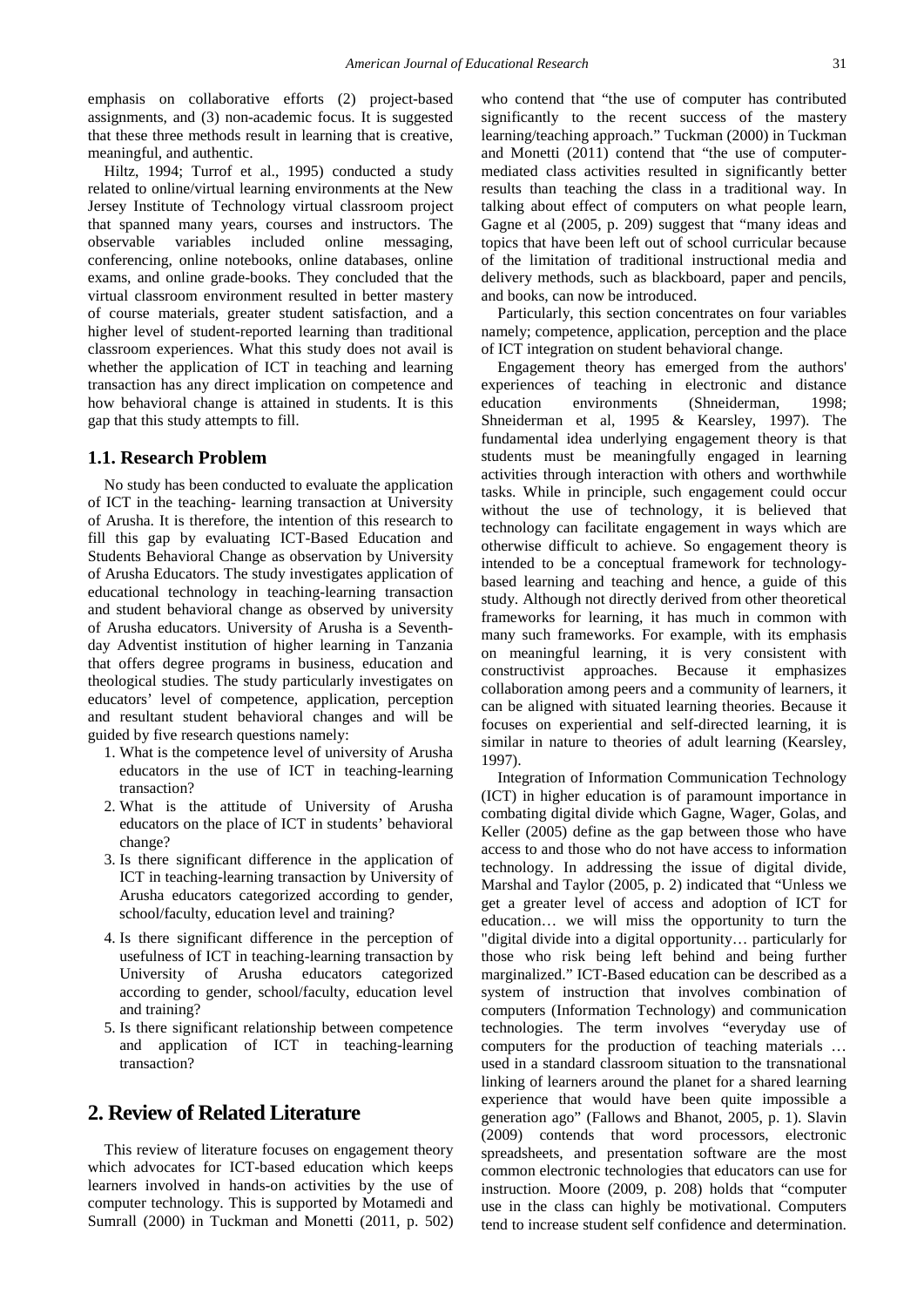Indeed when computers are integrated into the content areas, learners are more apt to learn."

The coming of information and communication technology brings about a paradigm shift in the process of teaching and learning from teacher centered to student centered whereby the teacher passes the information quicker and in a more understandable manner (Ajoku, 2014). Yusufu, Kajuru and Musa (2014) support this when they say the potential powers of computer usage in the teaching/learning process have contributed to a change from traditional instructional methods to modern ways of teaching which emphasize on learner's active participation. According to constructivism point of view, learners have to create their own knowledge under the guidance of the teacher; thus, the role of the teacher changes from teaching to facilitation.

As the world is speedily changing from analog to digital technology, mode of delivery in higher education system needs to change in order to adopt current trends. This is supported by Wilen-Daugenti and McKee (2008), who came up with the document of Cisco Internet Business Solutions Group (IBSG) regarding key trends for higher education in the 21st century, along with the role of technology in each. The document stipulates that adults of 18–26 ages are the first to adopt new technologies and bring these technologies onto higher education system, expecting their schools to have the infrastructure to support the latest technologies. "Because students spend much of their time online, university professors *should* see the value of posting academic materials on … popular sites where students can download and interact with the course materials in a location where they also seek entertainment" (Ibid, p. 6). This background places ICTbased education at the top most importance in the contemporary society of teachers and learners in higher education.

The essence of ICT-based education in contemporary time is advocated by a number of writers and researchers. Larkin and Chabay (1992) regard ICT-based education as a system that provides an opportunity for online data reporting with which both teachers and students can follow individual progress. The study of Sharma, Gandhar and Sharma (2011) concludes that ICT-based education helps to keep students updated and enhances teachers capacity, creating a live contact between the teacher and the learner through internet, emails and e-learning. Joy and Ishikaku (2012, p. 68) argue that "teachers whose responsibility is to build the nation through their transfer of knowledge and skills acquired through education and training must be ICT competent.

It will be of no sense to talk about integration of ICT without looking at educators' competence. ICT competence is one of important prerequisites for effective ICT integration in teaching-learning transaction. Gagne et al (2005, p. 2009) hold that "people need to be technologically literate in order to use electronic resources such as internet, search engines, internet development tools." Even when Higher Education Institutions are well furnished with ICT resources, it will be of no benefit if educators do not have sufficient knowledge on how to integrate the resources. It should also be clear that, it is not enough for educators to have ICT skills and be able to use them in teaching their students. Instead, they need to be able to help the students become collaborative, problemsolving and creative learners through ICT integration so that they will be prepared to be effective citizens and members of the society.

ICT competence helps teachers to develop their capacities in diverse approaches to teaching-learning process. The first is Technology Literacy which enables students to use ICT in order to learn more efficiently. The second is Knowledge Deepening, which enables students to acquire in-depth knowledge of their courses and apply it to complex, real-world problems. The third is Knowledge Creation, enabling students to create the new knowledge required for more harmonious, fulfilling and prosperous societies. Teacher competencies related to the knowledge deepening approach, for example, include the ability to manage information, structure problem tasks, and integrate open-ended software tools and subjectspecific applications with student-centered teaching methods and collaborative projects in support of students' in-depth understanding of key concepts and their application to complex, real-world problems. To support collaborative projects, teachers should use networked and web-based resources to help students collaborate, access information, and communicate with external experts to analyze and solve their selected problems. On the other hand, this helps teachers to be able to use ICT to create and monitor individual and group student project plans, as well as to access information and collaborate with other teachers to support their own professional learning.

The essence for integration of ICT in teaching-learning transaction can be seen in the fact that "technology has become an integral part of students' lives" (Tuckman and Monetti, 2011, p. 454) and that we are living in the age of evergreen students whom Wilen-Daugenti and McKee (2008) refer to as learners of early adult age (18-26), the first to adopt new and emerging technologies, bringing them into higher education settings. It is obvious that these students must expect their educational institutions to have appropriate infrastructure to support their technological longings which include social networking facilities such as blogs and wikis, online video, YouTube, iTunes, smart phones, and other related devices. This kind of situation requires educators in higher education to become digitally literate in order to meet the desires of the learners of the contemporary age. The study of Atsumbe, Raymond, Enoch and Duhu (2014) found out that lecturers and students in Federal University of Technology, Minna, had computers and laptops and can access the internet but, they do not use them for teaching and learning. This suggests that possession or availability of ICT resources is one thing while utilization of the resources is another.

Perception of ICT usefulness in teaching-learning transaction is multi-dimensional in nature because it can be affected by a number of factors. According to Alassaf (2014), while positive perception does not necessarily mean high level of integration, the following factors can affect educators' perception: users' experiences, lack of resources, lack of professional training, the faculty, gender, academic qualification, age, lack of institutional support, and lack of time.

Educators' perception on usefulness of ICT in teachinglearning transaction is an important determinant of effective integration. This is because if educators have negative attitude they will automatically not affect the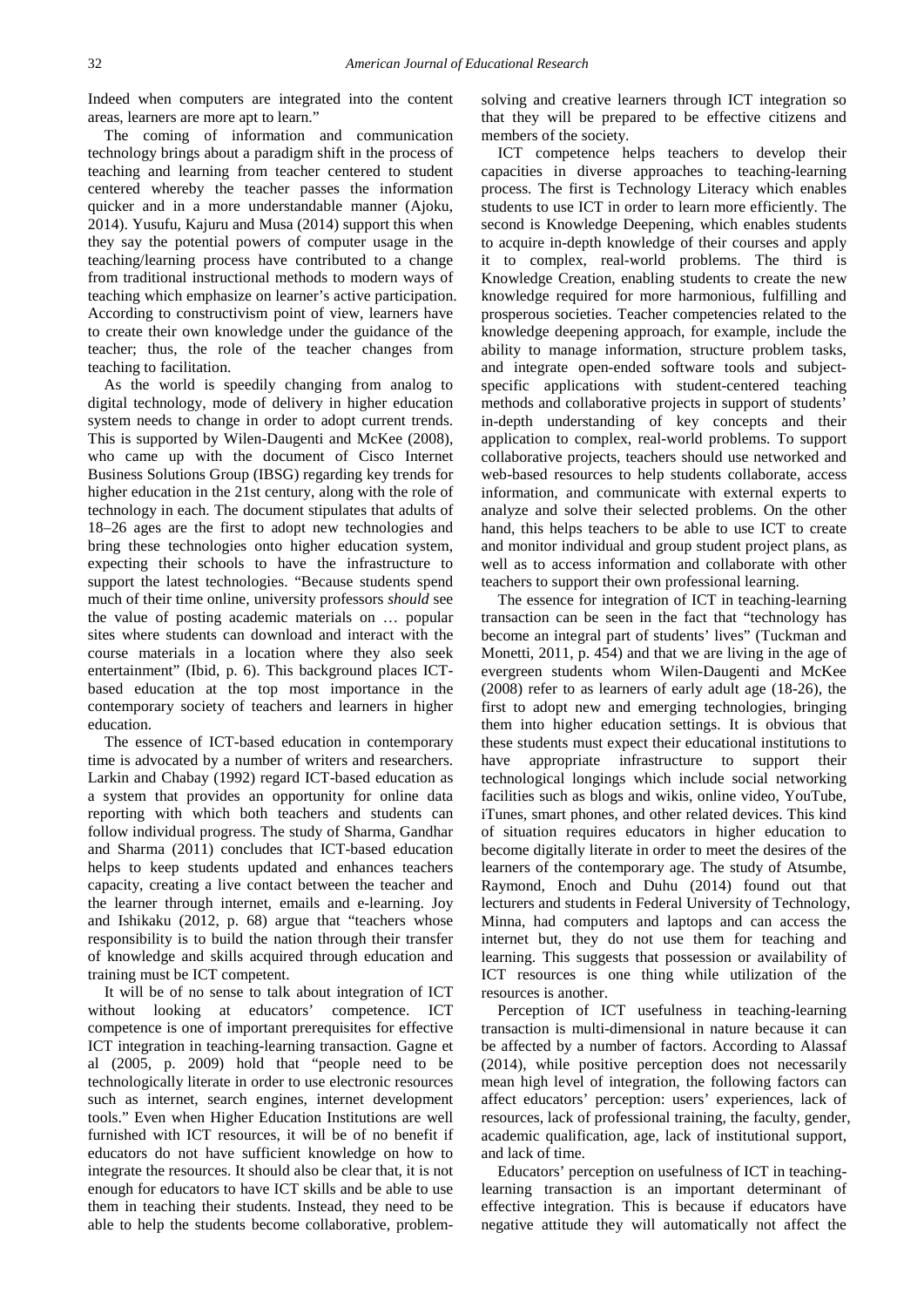integration. Related studies in other countries have indicated positive educators' attitude on the integration. A recent study of Alassaf (2014) at Jordanian universities found out that lecturers had positive attitude toward the integration. Particularly, they believe that the integration is beneficial in that it saves their time and efforts and it helps them to gain new knowledge and skills.

The power of ICT integration in student behavioral changes can further be seen in the Cone of Learning Experience, which was originally developed by Edgar Dale. The cone described various learning experiences as the results of the type of learning experiences by the learners. Essentially, the Cone shows the progression of experiences from the most concrete (at the bottom of the cone) to the most abstract (at the top of the cone).



# Dale's Cone of Experience

**Figure 1.** Dales Cone of Learning Experience

# **3. Methodology of the Study**

The study employed both descriptive and inferential statistics. Descriptive statistics analyzed research questions one and two while t-test, Analysis of Variance (ANOVA) and Pearson product correlation coefficient analyzed research question three to five, testing their subsequent null hypotheses.

#### **3.1. Validity and Reliability**

Researchers used their expertise to look at the content of questionnaire items and adjust where changes were deemed necessary. Ahuja (2003, p. 336) defines Reliability as the degree to which measures are free from error so that they give same results when repeated measurements are made under constant conditions". Mugenda and Mugenda (2003, p. 96) explains that "a coefficient of 0.80 or more implies that there is a high degree of reliability of the data." With the help of SPSS program, Cronbach alfa of .935 was obtained for competence items, .887 for application items, .893 for perception items and .919 for behavioral change items. This signifies that all the questionnaire items were highly reliable.

#### **3.2. Data Gathering Procedures**

After receiving permission from the University of Arusha Deputy Vice Chancellor for Academics, researchers used three-day faculty retreat that took place at Bagamoyo, Tanzania as an opportunity to distribute questionnaire and have the faculty members fill them. Available faculty members filled the questionnaires and returned them to the researchers at their earliest convenience.

## **4. Results and Discussion**

Results and discussion section are guided by five research questions that steered this study. Mean scores of the respondents were interpreted as follows:  $1.00-1.49 =$ Strongly Disagree,  $1.50 - 2.49 =$  Disagree,  $2.50 - 3.49 =$ Tend to Agree and  $3.50 - 4.00 =$  Agree.

#### **1. What is the competence level of university of Arusha educators in the use of ICT in teaching-learning transaction**?

In this research question, competence in various ingredients of ICT integration was measured to ascertain the overall mean score of the University educators. Based on results in [Table 1,](#page-4-0) educators' response to this question ranged from Disagree to Tend to Agree. Particularly, respondents disagreed to be knowledgeable with online marking (2.3714) and data management procedures (2.3889). On the other hand, the educators tended to agree to be competent in the use of PowerPoint program (2.7500), Excel program (2.7500), Microsoft Word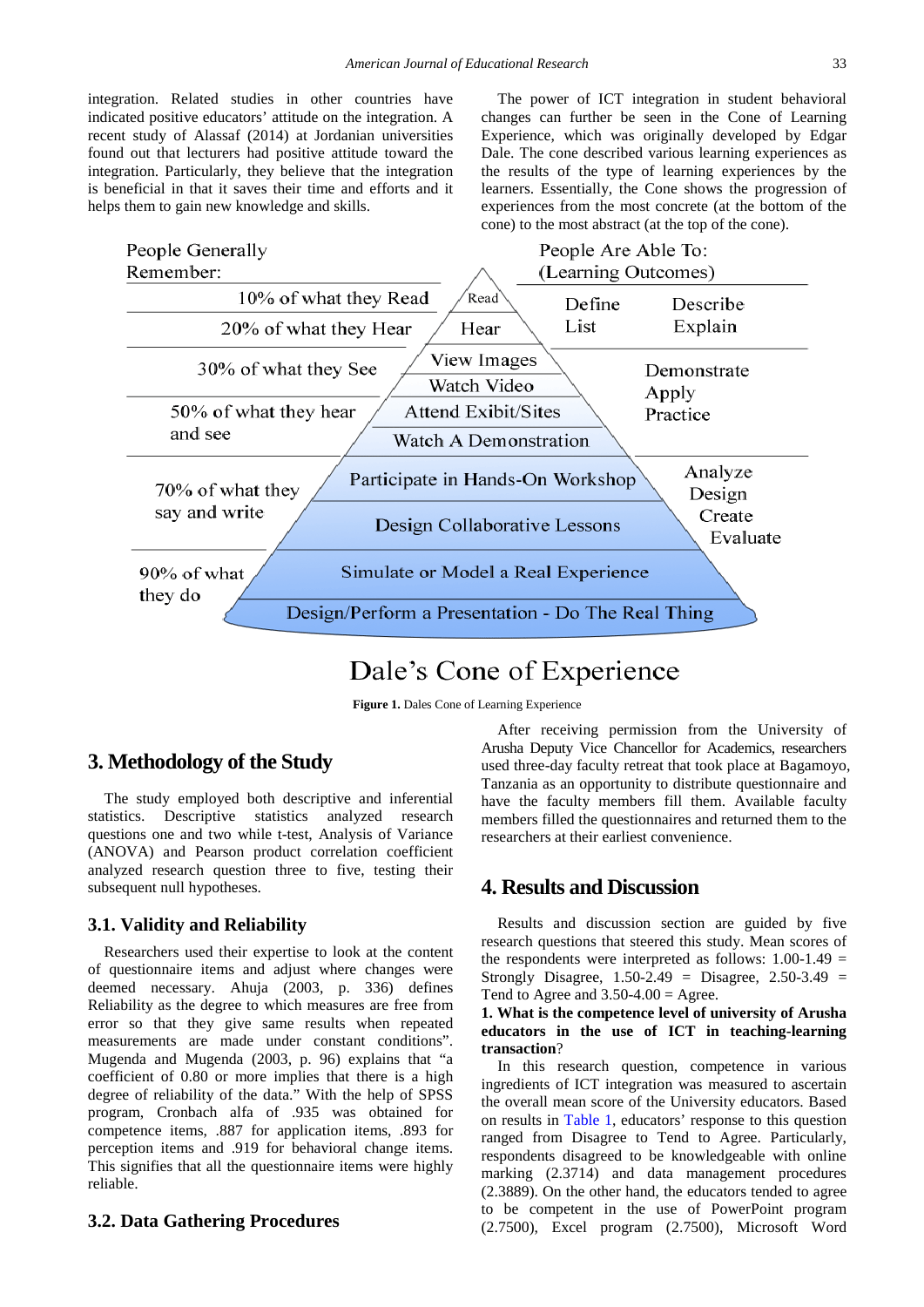| program $(3.2286)$ , online search procedures $(3.0882)$ and |  |  |  | internet program (2.9167). |
|--------------------------------------------------------------|--|--|--|----------------------------|
|--------------------------------------------------------------|--|--|--|----------------------------|

**Table 1. Descriptive Statistics for Educators Competence in the use of ICT in Teaching-Learning Transaction**

<span id="page-4-0"></span>

|                                                             | N  | Minimum | Maximum | Mean   | Std. Deviation |
|-------------------------------------------------------------|----|---------|---------|--------|----------------|
| I am knowledgeable with online marking                      | 35 | 1.00    | 4.00    | 2.3714 | 1.19030        |
| I am competent in the use of PowerPoint program in teaching | 36 | 1.00    | 4.00    | 2.7500 | 1.05221        |
| I am competent in the use of Excel program                  | 36 | 1.00    | 4.00    | 2.7500 | .96732         |
| I am competent in the use of Microsoft word                 | 35 | 1.00    | 4.00    | 3.2286 | .94202         |
| I am knowledgeable with online search procedures            | 34 | 1.00    | 4.00    | 3.0882 | 1.02596        |
| My internet competence is good enough                       | 36 | 1.00    | 4.00    | 2.9167 | 1.05221        |
| I am knowledgeable with data management procedures          | 36 | 1.00    | 4.00    | 2.3889 | 1.04957        |
| Valid N (listwise)                                          | 33 |         |         |        |                |

**2. What is the attitude of University of Arusha educators on the place of ICT in students' behavioral change**?

In this research question, attitude on the place of ICT on students' behavioral change was measured to ascertain the overall mean score of the University educators. The mean scores in this question ranged between the levels of Tend to Agree (2.50-3.49) and Agree (3.50-4.00). In particular, educators agreed that integration of computer

technology brightens up teaching learning sessions (3.6667). They also tended to agree that integration of computer technology makes learners actively involved in the teaching-learning transaction (3.3611), raises learners' curiosity (3.4167), makes learners more engaged (3.4444), reduces teachers domination (3.2286), speeds up students interaction (3.3333) and increases the rate of learnerlearner and learner-teacher interaction (3.4167).

**Table 2. Descriptive Statistics for Educators Attitude towards the Place of ICT in Students' Behavioral Change**

|                                                                                  | N  | Minimum | Maximum | Mean   | Std. Deviation |
|----------------------------------------------------------------------------------|----|---------|---------|--------|----------------|
| Integration of computer technology brightens up teaching-learning session        | 36 | 1.00    | 4.00    | 3.6667 | .63246         |
| The use of computer makes learners actively involved                             | 36 | 1.00    | 4.00    | 3.3611 | .79831         |
| The use of computer technology raises learners' curiosity                        | 36 | 1.00    | 4.00    | 3.4167 | .84092         |
| The use of computer technology makes learners more engaged                       | 36 | 1.00    | 4.00    | 3.4444 | .77254         |
| The use of computer technology reduces teachers' domination                      | 35 | 1.00    | 4.00    | 3.2286 | 1.00252        |
| The use of computer technology increases students' interaction                   | 36 | 1.00    | 4.00    | 3.3333 | .89443         |
| The Use of Computer Technology increases the rate of learner-teacher interaction | 36 | 1.00    | 4.00    | 3.4167 | .87423         |
| Valid N (listwise)                                                               | 35 |         |         |        |                |

**3. Is there significant difference in the application of ICT in teaching-learning transaction by University of Arusha educators categorized according to gender, school/faculty, education level and training**?

This research question called for testing of a null hypothesis which stated: There is no significant difference in the application of ICT in teaching-learning transaction by University of Arusha educators categorized according to gender, level of education and training.

In testing this null hypothesis, researchers employed ttest and One- way Analysis of Variance (ANOVA) to ascertain the differences in the application of ICT in teaching- learning transaction by educators based in

various categories in the aforementioned hypothesis. Ttest in [Table 3](#page-4-1) indicates the mean score of 2.3890 for male educators and 2.3095 for female educators indicating that both groups disagreed to be applying ICT in teachinglearning transaction. Though the mean score of male educators seemed to be slightly higher than that of females, the Independent Sample t-test in [Table 4](#page-4-2) indicates the sig of .673, which is greater than the critical value, suggesting the difference in the application of ICT in teachinglearning transaction by University of Arusha educators categorized according to gender is not statistically significant.

|  | Table 3. Group Statistics Application of ICT by Gender |  |
|--|--------------------------------------------------------|--|
|  |                                                        |  |

<span id="page-4-1"></span>

| AMMAR DI WA YAN DINAMUZIKU LADIBARNINGA VA AU A M I WEAMRA |                      |    |        |                   |                    |  |  |  |  |  |
|------------------------------------------------------------|----------------------|----|--------|-------------------|--------------------|--|--|--|--|--|
|                                                            | What is your gender? | N  | Mean   | Deviation<br>Std. | Std.<br>Error Mean |  |  |  |  |  |
|                                                            | Male                 | 30 | 2.3890 | 85089             | 15535<br>.         |  |  |  |  |  |
| Application of computer in teaching                        | ∀emale               |    | 2.3095 | 87792<br>.٥       | .35841             |  |  |  |  |  |

<span id="page-4-2"></span>

|                               | Table 4. Independent Samples Test Application of ICT by Gender |      |                                               |      |                   |                              |                          |                                                 |            |         |  |  |
|-------------------------------|----------------------------------------------------------------|------|-----------------------------------------------|------|-------------------|------------------------------|--------------------------|-------------------------------------------------|------------|---------|--|--|
|                               |                                                                |      | Levene's Test<br>for Equality of<br>Variances |      |                   | t-test for Equality of Means |                          |                                                 |            |         |  |  |
|                               | F                                                              | Sig. |                                               | df   | $Sig. (2-tailed)$ | Mean<br>Difference           | Std. Error<br>Difference | 95% Confidence<br>Interval of the<br>Difference |            |         |  |  |
|                               |                                                                |      |                                               |      |                   |                              |                          |                                                 | Lower      | Upper   |  |  |
| Application of<br>computer in | Equal variances<br>assumed                                     | .18  | .673                                          | .208 | 34                | .836                         | .07952                   | .38233                                          | $-0.69746$ | .85651  |  |  |
| teaching                      | Equal variances not<br>assumed                                 |      |                                               | .204 | 7.013             | .844                         | .07952                   | .39063                                          | $-0.84383$ | 1.00288 |  |  |

As indicated by [Table 5](#page-5-0) and [Table 6,](#page-5-1) One Way Analysis of Variance (ANOVA) was used to ascertain the differences in the application of ICT in teaching-learning process by educators categorized according to level of education. According to [Table 5,](#page-5-0) educators with Bachelor Degrees had the mean score of 2.4531, while those with Masters Degrees had the mean score of 2.3686 and those with Doctoral Degrees had the mean score of 2.2857.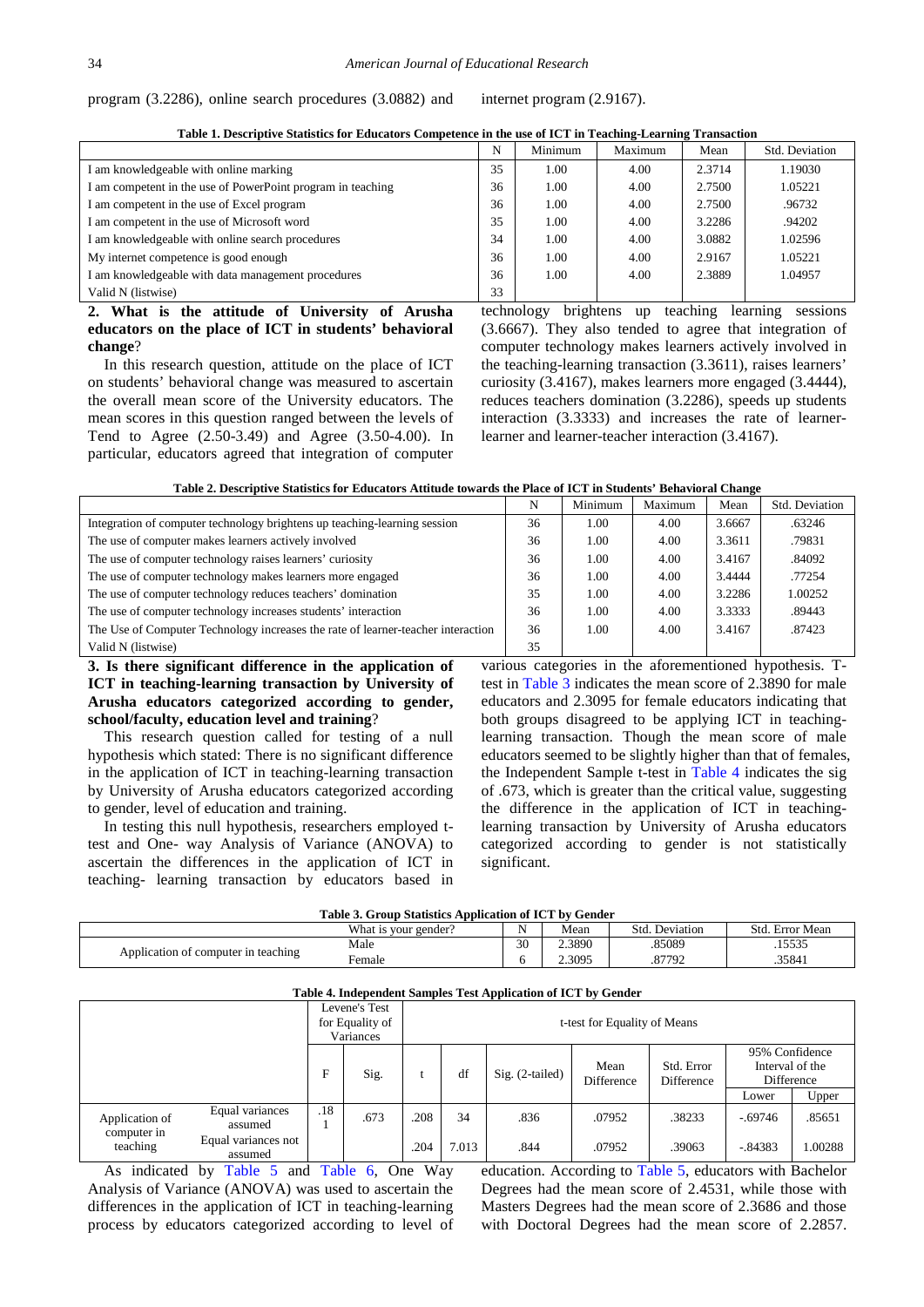Regardless of slight observed variations, the mean scores of all the groups fall within the range of 1.50-2.49 suggesting "Disagree." The sig of .951 in [Table 6,](#page-5-1) which is greater than the critical value, suggests no significant difference in the integration of ICT in teaching-learning transaction by educators categorized according to their educational qualifications. This indicates that educators, regardless of their educational qualifications, disagreed to be integrating ICT in teaching-learning transaction.

| Table 5. Descriptives Application of Computer in Teaching by level of Education |  |
|---------------------------------------------------------------------------------|--|
|---------------------------------------------------------------------------------|--|

<span id="page-5-0"></span>

|                | N  | Mean   | Std. Deviation | Std. Error | 95% Confidence Interval for Mean |                    | Minimum | Maximum |
|----------------|----|--------|----------------|------------|----------------------------------|--------------------|---------|---------|
|                |    |        |                |            | Lower Bound                      | <b>Upper Bound</b> |         |         |
| Bachelor       |    | 2.4531 | .88915         | .33607     | 1.6307                           | 3.2754             | 1.00    | 3.57    |
| <b>Masters</b> | 25 | 2.3686 | .83557         | .16711     | 2.0237                           | 2.7135             | 1.00    | 4.00    |
| Doctorate      | 4  | 2.2857 | 1.04978        | .52489     | .6153                            | 3.9562             | 1.00    | 3.57    |
| Total          | 36 | 2.3758 | .84315         | .14053     | 2.0905                           | 2.6611             | 00.1    | 4.00    |

<span id="page-5-1"></span>

| <b>Table 0. AINOVA Application of ICT by Equitations</b> Level of Equitation |                |    |             |      |      |  |  |  |  |  |  |
|------------------------------------------------------------------------------|----------------|----|-------------|------|------|--|--|--|--|--|--|
|                                                                              | Sum of Squares | df | Mean Square |      | Sig. |  |  |  |  |  |  |
| Between Groups                                                               | .076           |    | .038        | .050 | .951 |  |  |  |  |  |  |
| Within Groups                                                                | 24.806         | 33 | .752        |      |      |  |  |  |  |  |  |
| Total                                                                        | 24.882         | 35 |             |      |      |  |  |  |  |  |  |

**Table 6. ANOVA Application of ICT by Educators' Level of Education**

T-test was used to ascertain the differences in the application of ICT in teaching- learning transaction by the university educators categorized according to training in ICT application. As indicated in [Table 7,](#page-5-2) thirty educators (83.3%) had gone through ICT training while 6 (16.7) never went through ICT training. The educators who went through computer training had the mean score of 2.4841, which is seemingly greater than that of those who never went through computer training (1.8341). Here, we come to realize that both mean scores fall within the range of disagree. Furthermore, the sig of 0.77, which is greater than the critical value leads us to infer that there is no significant difference in the application of ICT in teaching-learning transaction by University of Arusha educators categorized according to training.

**Table 7. Group Statistics Application of ICT by Training**

<span id="page-5-2"></span>

|                                     | Training |    | Mean   | Std. Deviation | Std. Error Mean |
|-------------------------------------|----------|----|--------|----------------|-----------------|
|                                     | Yes      | 30 | 2.4841 | .85037         | .15526          |
| Application of computer in teaching | No       |    | 1.8341 | .59970         | .24483          |

**4. Is there significant difference in the perception of usefulness of ICT in teaching-learning transaction by University of Arusha educators categorized according to gender, education level and training**?

This research question called for testing of a null hypothesis which stated: *There is no significant difference in the perception of usefulness of ICT in teaching-learning transaction by University educators categorized according to gender*.

In testing this null hypothesis, researchers employed ttest and One- way Analysis of Variance (ANOVA) to ascertain perception of usefulness of ICT in teachinglearning transaction by educators in various categories as appears in the hypothesis. According to t-test results in [Table 9,](#page-5-3) the male educators seem to have the mean score of 3.3733 in their perception of usefulness of ICT resources in teaching-learning transaction which is slightly lesser than that of female educators (3.3889). Out of these results we come to realize that both mean scores fall within the range of 2.51 to 3.49, which means both groups agreed that ICT integration is useful in teaching-learning transaction. The sig of .224 in [Table 10,](#page-6-0) is greater than the critical value of .005 suggesting that we accept the null hypothesis which states that there is no significant difference in the perception of usefulness of ICT in teaching-learning transaction by University educators categorized according to gender.

| Table 8. Hidependent Samples Test Application of ICT by Training |                                |                                               |                              |       |       |            |            |            |                                              |         |  |
|------------------------------------------------------------------|--------------------------------|-----------------------------------------------|------------------------------|-------|-------|------------|------------|------------|----------------------------------------------|---------|--|
|                                                                  |                                | Levene's Test<br>for Equality<br>of Variances | t-test for Equality of Means |       |       |            |            |            |                                              |         |  |
|                                                                  |                                | F                                             |                              | Sig.  | df    | $Sig. (2-$ | Mean       | Std. Error | 95% Confidence Interval<br>of the Difference |         |  |
|                                                                  |                                |                                               |                              |       |       | tailed)    | Difference | Difference | Lower                                        | Upper   |  |
| Application of<br>computer in                                    | Equal variances<br>assumed     | 3.334                                         | .077                         | 1.776 | 34    | .085       | .65000     | .36597     | $-.09375$                                    | 1.39375 |  |
| teaching                                                         | Equal variances<br>not assumed |                                               |                              | 2.242 | 9.563 | .050       | .65000     | .28990     | .00003                                       | .29997  |  |

**Table 8. Independent Samples Test Application of ICT by Training**

<span id="page-5-3"></span>

| Table 9. Group Statistics Usefulness of ICT integration by gender |        |    |        |        |        |  |  |  |  |  |
|-------------------------------------------------------------------|--------|----|--------|--------|--------|--|--|--|--|--|
| Std. Error Mean<br>Gender<br>Std. Deviation<br>Mean               |        |    |        |        |        |  |  |  |  |  |
| Perception of usefulness of computer                              | Male   | 30 | 3.3733 | .77861 | .14215 |  |  |  |  |  |
|                                                                   | Female |    | 3.3889 | .43033 | .17568 |  |  |  |  |  |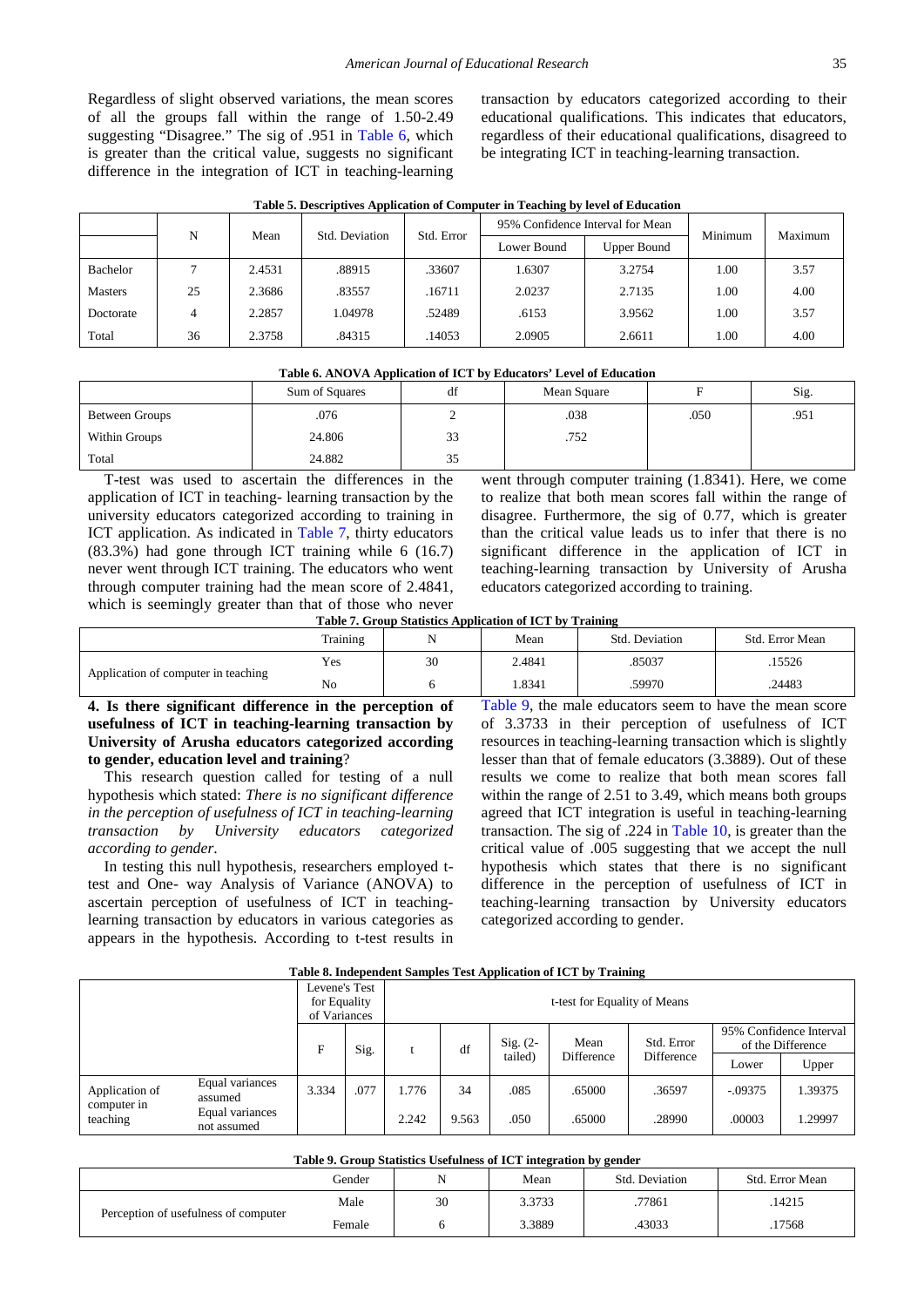| Table 10. Independent Samples Test Usefulness of ICT integration by gender |  |  |  |  |  |
|----------------------------------------------------------------------------|--|--|--|--|--|
|----------------------------------------------------------------------------|--|--|--|--|--|

<span id="page-6-0"></span>

|                                |                                |       | Levene's Test for<br>Equality of<br>Variances | t-test for Equality of Means |        |                   |                    |                          |                                                 |        |
|--------------------------------|--------------------------------|-------|-----------------------------------------------|------------------------------|--------|-------------------|--------------------|--------------------------|-------------------------------------------------|--------|
|                                |                                | F     | Sig.                                          |                              | df     | $Sig. (2-tailed)$ | Mean<br>Difference | Std. Error<br>Difference | 95% Confidence<br>Interval of the<br>Difference |        |
|                                |                                |       |                                               |                              |        |                   |                    |                          | Lower                                           | Upper  |
| Perception of<br>usefulness of | Equal variances<br>assumed     | 1.535 | .224                                          | $-.047$                      | 34     | .963              | $-0.01556$         | .32994                   | $-.68608$                                       | .65497 |
| computer                       | Equal variances<br>not assumed |       |                                               | $-.069$                      | 12.749 | .946              | $-0.01556$         | .22599                   | $-.50476$                                       | .47365 |

As seen in [Table 11,](#page-6-1) the mean score of all the educational level categories fall within the range of 2.50- 3.49 which means "Tend to Agree." However, trends in perception of usefulness of ICT integration in teachinglearning transaction by educational level seem to be inconsistent in that bachelor degree holders have the mean score of 3.2143, which is slightly lower than that of Masters' Degree holders (3.4547). The mean score of Doctorate holders (3.1667 is less than that of masters degree and Bachelor Degree holders. The sig of .629 in [Table 12,](#page-6-2) however, which is greater than the critical value, leads us to accept the null hypothesis and therefore hold that the difference in the perception of usefulness of ICT in teaching-learning transaction by University educators categorized according to education level is statistically insignificant.

<span id="page-6-1"></span>

| Table 11. Descriptives Usefulness of ICT by Level of Education |    |        |                |            |                                  |             |         |         |  |  |
|----------------------------------------------------------------|----|--------|----------------|------------|----------------------------------|-------------|---------|---------|--|--|
|                                                                |    | Mean   | Std. Deviation |            | 95% Confidence Interval for Mean |             | Minimum |         |  |  |
|                                                                | N  |        |                | Std. Error | Lower Bound                      | Upper Bound |         | Maximum |  |  |
| <b>Bachelor</b>                                                | 7  | 3.2143 | .88042         | .33277     | 2.4000                           | 4.0285      | 1.50    | 4.00    |  |  |
| <b>Masters</b>                                                 | 25 | 3.4547 | .72200         | .14440     | 3.1566                           | 3.7527      | 1.00    | 4.00    |  |  |
| Doctorate                                                      | 4  | 3.1667 | .52705         | .26352     | 2.3280                           | 4.0053      | 2.67    | 3.83    |  |  |
| Total                                                          | 36 | 3.3759 | .72719         | .12120     | 3.1299                           | 3.6220      | 1.00    | 4.00    |  |  |

#### **Table 12. ANOVA Usefulness of ICT by Level of Education**

<span id="page-6-2"></span>

|                       | Sum of Squares | df            | Mean Square | F    | Sig. |
|-----------------------|----------------|---------------|-------------|------|------|
| <b>Between Groups</b> | .513           | $\gamma$<br>∠ | .257        | .470 | .629 |
| Within Groups         | 17.995         | 33            | .545        |      |      |
| Total                 | 18.508         | 35            |             |      |      |

#### **Table 13. Group Statistics Usefulness of ICT integration by Training**

|                                      | Training | N  | Mean   | Std. Deviation | Std. Error Mean |
|--------------------------------------|----------|----|--------|----------------|-----------------|
|                                      | Yes      | 30 | 3.3444 | .77179         | .14091          |
| Perception of usefulness of computer | No       |    | 3.5333 | .45947         | .18758          |

Regarding perception of usefulness of ICT integration in teaching-learning transaction by educators categorized according to ICT training, we note that both groups agreed that ICT integration is useful with slightly different mean scores of 3.5333 and 3.3444 respectively, the mean score

of those who never went through ICT training being greater than that of their counterparts. The sig of .273 in [Table 14,](#page-6-3) however, suggests that the difference of mean scores in the perception is statistically insignificant. Thus both groups regarded ICT integration as important.

#### **Table 14. Independent Samples Test Usefulness of ICT Integration by Training**

<span id="page-6-3"></span>

|                                |                                |       | Levene's Test for<br>t-test for Equality of Means<br>Equality of<br>Variances |         |        |                       |                    |                          |                                                 |        |
|--------------------------------|--------------------------------|-------|-------------------------------------------------------------------------------|---------|--------|-----------------------|--------------------|--------------------------|-------------------------------------------------|--------|
|                                |                                | F     | Sig.                                                                          |         | df     | $Sig. (2-$<br>tailed) | Mean<br>Difference | Std. Error<br>Difference | 95% Confidence<br>Interval of the<br>Difference |        |
|                                |                                |       |                                                                               |         |        |                       |                    |                          | Lower                                           | Upper  |
| Perception of<br>usefulness of | Equal variances<br>assumed     | 1.241 | .273                                                                          | $-.575$ | 34     | .569                  | $-.18889$          | .32836                   | $-.85620$                                       | .47842 |
| computer                       | Equal variances<br>not assumed |       |                                                                               | $-.805$ | 11.598 | .437                  | $-.18889$          | .23461                   | $-0.70202$                                      | .32425 |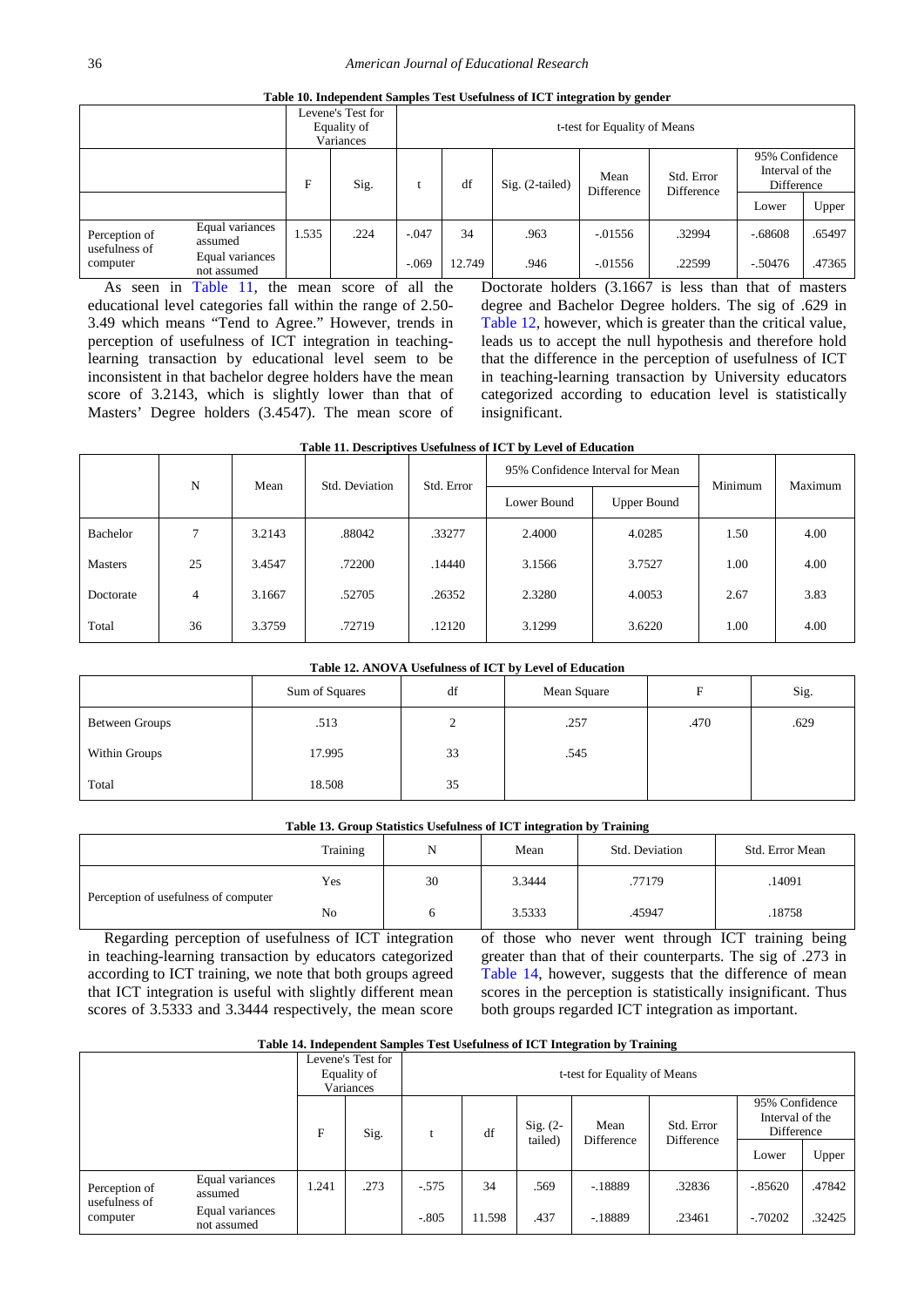#### **5. Is there significant relationship between competence and application of ICT in teaching-learning transaction**?

This research question called for testing of a null hypothesis which stated: T*here is no significant relationship between competence and application of ICT in teaching-learning transaction.* In testing this hypothesis, researchers employed Pearson-product moment correlation coefficient as seen in [Table 15](#page-7-0) which indicates a positive and strong relationship between competence and application of ICT in teaching-learning transaction at 0.01 level of significance. This implies that the higher the competence, the likelihood of educators to integrate ICT in teaching-learning transaction.

<span id="page-7-0"></span>

|                                                                     |                     | . .                               |                                     |  |  |  |  |
|---------------------------------------------------------------------|---------------------|-----------------------------------|-------------------------------------|--|--|--|--|
|                                                                     |                     | Competence in the use of Computer | Application of computer in teaching |  |  |  |  |
|                                                                     | Pearson Correlation |                                   | $.813**$                            |  |  |  |  |
| Competence in the use of Computer                                   | $Sig. (2-tailed)$   |                                   | .000                                |  |  |  |  |
|                                                                     | N                   | 36                                | 36                                  |  |  |  |  |
|                                                                     | Pearson Correlation | $.813**$                          |                                     |  |  |  |  |
| Application of computer in teaching                                 | $Sig. (2-tailed)$   | .000                              |                                     |  |  |  |  |
|                                                                     | N                   | 36                                | 36                                  |  |  |  |  |
| ** Correlation is significant at the 0.01 level $(2 \text{ total})$ |                     |                                   |                                     |  |  |  |  |

 $orrelation$  is significant at the 0.01 level (2-tailed).

# **5. Summary, Conclusion and Recommendations**

In summary, University of Arusha educators are competent in the use of PowerPoint, Excel, Microsoft Word, online search procedures and internet programs. The educators contended that ICT integration brightens up teaching learning sessions, makes learners actively involved in the teaching-learning transaction, raises learners' curiosity, makes learners more engaged, reduces teacher domination, speeds up interaction and increases the rate of interaction among students and between students and educators. Although majority of educators have gone through ICT training, they lack skills in online marking and data management procedures. Despite training and positive attitude toward ICT integration, educators, regardless of their educational background, do not integrate ICT in teaching learning processes. The difference in the perception of usefulness of ICT in teaching-learning transaction by University educators categorized according to gender, educational level and ICT training is not statistically significant. Finally, the study established a positive and strong relationship between competence and application of ICT in teachinglearning transaction. This implies that the higher the competence, the likelihood of educators to integrate ICT in teaching-learning transaction.

# **References**

- [1] Ahuja, R. (2003). *Research methods*. New Delhi: Rawat Publications.
- [2] Ajoku, L. I (2014). *The Place of ICT in Teacher Preparation and Climate Change Curriculum at the Tertiary Education Level in Nigeria.* Journal of Education and Practice. Vol.5, No.13, 2014185.
- [3] Alassaf, H.A (2014). Effective Strategies on Using ICT for Teaching and learning Undergraduate Level at Jordanian Universities. Journal of Education and Practice. Vol.5, No.3, 201481.
- [4] Alavi, M. (1994). *Computer-mediated collaborative learning*: An empirical evaluation. MIS Quarterly, 18(2), 159-174.
- [5] Angrist, J. D. and Lavy, V. (2002). "New Evidence on Classroom Computers and Pupils' Learning". *Economic Journal*. No. 112, pp. 735-765.
- [6] Atsumbe, B. N; Raymond, E; Enoch, E. B and Duhu, P (2014). Availability and Utilization of e-Learning Infrastructures in

Federal University of Technology, Minna. Journal of Education and Practice.

- [7] Banerjee, A.; Cole, S.; Duflo, E. and Linden, l. (2004). "Remedying Education: Evidence from Two Randomized Experiments in India" [mimeo]. MIT.
- [8] Coates, D. and Humphreys, B. R. (2004). "'No Significant Distance' between Face-to-face and Online Instruction: Evidence from Principles of Economics". *Economics of Education Review*. Vol. 23, no. 6, pp 533-546.
- [9] Fallows and Bhanot (2005). Quality Issues in ICT-Based Higher education (Online book. New York: Routledge. http://www.questia.com/read/108944825/quality-issues-in-ictbased-Higher-education.
- [10] Fuchs, T. and Woessmann, l. (2004). "Computers and Student Learning: Bivariate and Multivariate Evidence on the Availability and Use of Computers at Home and at School", *CESifo Working Paper*. No. 1321. November. Munich.
- [11] Gagne, R. M., Wager, W.W., Golas, K. C. & Keller, J. M (2005). *Principles of Instructional Design (5<sup>th</sup> edition). California:* Wadsworth.
- [12] Goolsbee, A., Guryan, J. (2002). "The Impact of Internet Subsidies in Public Schools". *NBER Working Paper*. No. 9090.
- [13] Hiltz, H. L. Teles, S. R. L. & Turoff, M. (1995). Learning Networks: A Field Guide to Teaching and Learning Online. Cambridge, MA: MIT Press
- [14] Joy, E and Ishikaku, E. C (2012). *Integration of Information and Communication Technology (ICT) in Teacher Education for Capacity Building.* Journal of Education and Practice. Vol. 3, No 10, 2012.
- [15] Kearsley, G. (1997). The Virtual Professor: A Personal Case Study. http://home.sprynet.com/~gkearsley/virtual.htm.
- [16] kulik, J. A. (1994). "Meta-analysis Study of Findings on Computer-based Instruction". *Technology Assessment in Education and Training*. Hillsdale, NJ: Lawrence Erlbaum.
- [17] Larkin, J. H and Chabay, R. W (1992). Computer-assisted instruction and intelligent tutoring systems: shared goals and complementary approaches (online book). Hillside, NJ: Lawrence Erlbaum. http://www.questia.com/read/98179996/computerassisted-instruction-and-intelligent-tutoring.
- [18] Marshal, S and Taylor, W (2005). *Collaboration as a critical success factor in using ICT for Capacity building and community development.* International Journal of Education and Development using Information and Communication Technology (IJEDICT), 2005, Vol. 1, Issue I, pp. 2-4.
- [19] Moore, K.D (2009). *Effective Instructional Strategies*. Los Angeles: SAGE.
- [20] Mugenda, O. M. & Mugenda, A. G. (2003). Research methods: Quantitative and qualitative Approaches. Nairobi: African Centre for Technology Studies.
- [21] Sharma, A; Gandhar, K and Sharma, S (2011). *Role of ICT in the Process of Teaching and Learning* Journal of Education and Practice. 2(5) 2011.
- [22] Shneiderman, B. (1988), Relate-Create-Donate: An educational philosophy for the cyber-generation. Computers & Education, in press.